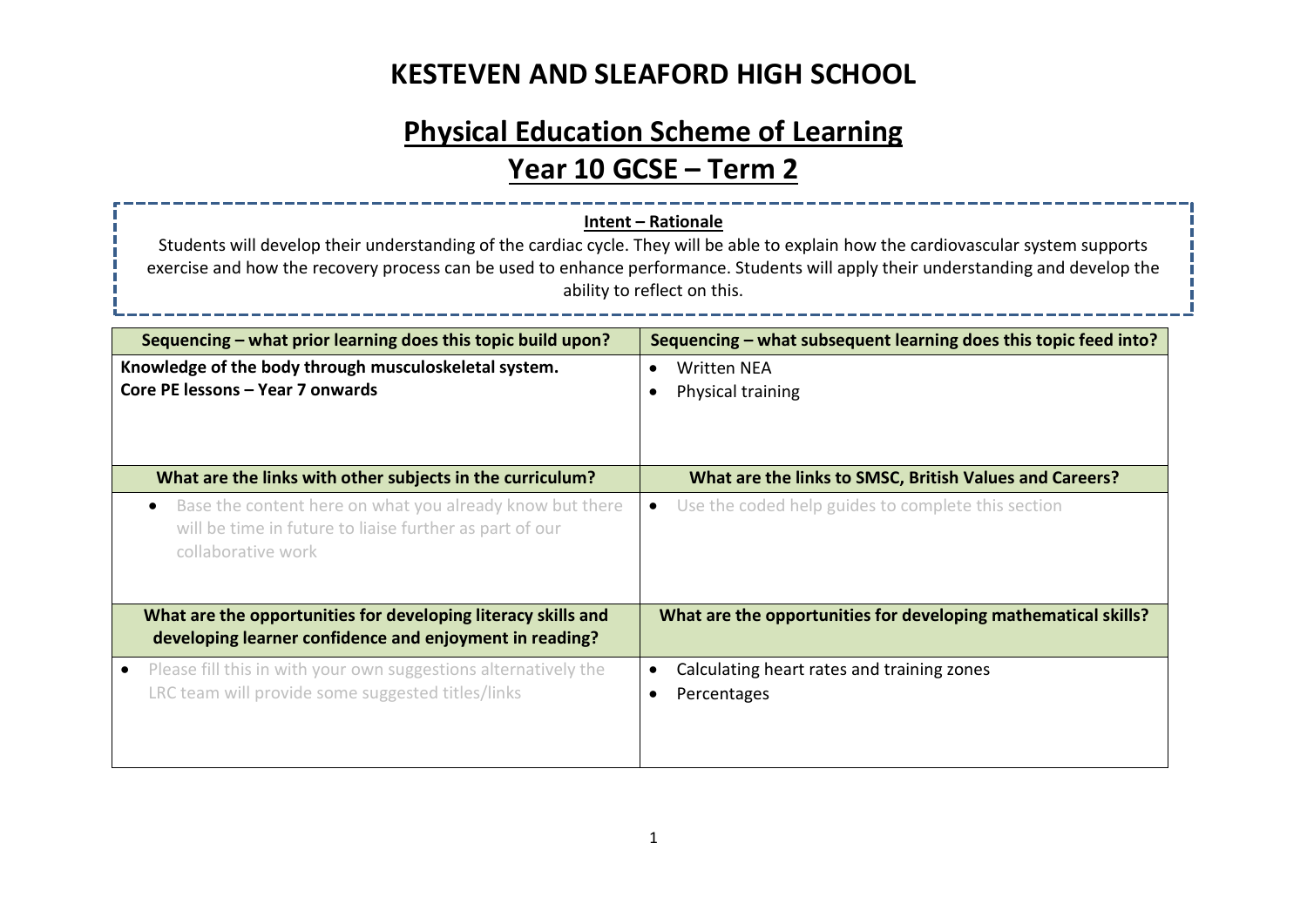## **Physical Education Scheme of Learning Year 10 GCSE – Term 2**

#### **Intent – Concepts**

#### **What knowledge will students gain and what skills will they develop as a consequence of this topic?**

#### **Know**

Know the structure of the heart. Be able to label the pathway of blood effectively. Know how to plot a graph using the data provided. Know the key terms involved with measuring respiration. Know the definitions for aerobic and anaerobic exercise. Be able to identify characteristics of each. Understand the effects of anaerobic exercise and know how this differs from aerobic. Know the different time scales when exercise effects the body. Know where strengths and weaknesses lie in knowledge of topics and types of questions.

#### **Apply**

Reinforce knowledge of key terminology and components of the cardiorespiratory system. Apply understanding of exercise on blood to exercise examples. Understand the recovery process and apply key terms such as EPOC, Lactic Acid and Oxygen Debt. Be able to recall methods used to decrease recovery time. Develop understanding of different command words and know the expected content required. Be able to apply understanding to AO2 and AO3 questions, using sporting examples to support explanations.

#### **Extend**

Evaluate the effect of exercise on blood; it's flow and pressure. Be able to analyse data and be able to evaluate what the data is telling you. Be able to analyse a spirometer trace. Use understanding to demonstrate knowledge in a variety of examination questions with differing command words. Explain when EPOC would occur. Analyse how anaerobic exercise and EPOC relate. Analyse the EPOC graph and explain the impact intensity changes have on recovery. Be able to evaluate the use of methods to decrease recovery time. Analyse the effects of exercise and explain how exercise over time effects the body. Evaluate own performance, set learning goals as a result of end of topic tests.

| What subject specific language will be used and developed in this | What opportunities are available for assessing the progress of |
|-------------------------------------------------------------------|----------------------------------------------------------------|
| topic?                                                            | students?                                                      |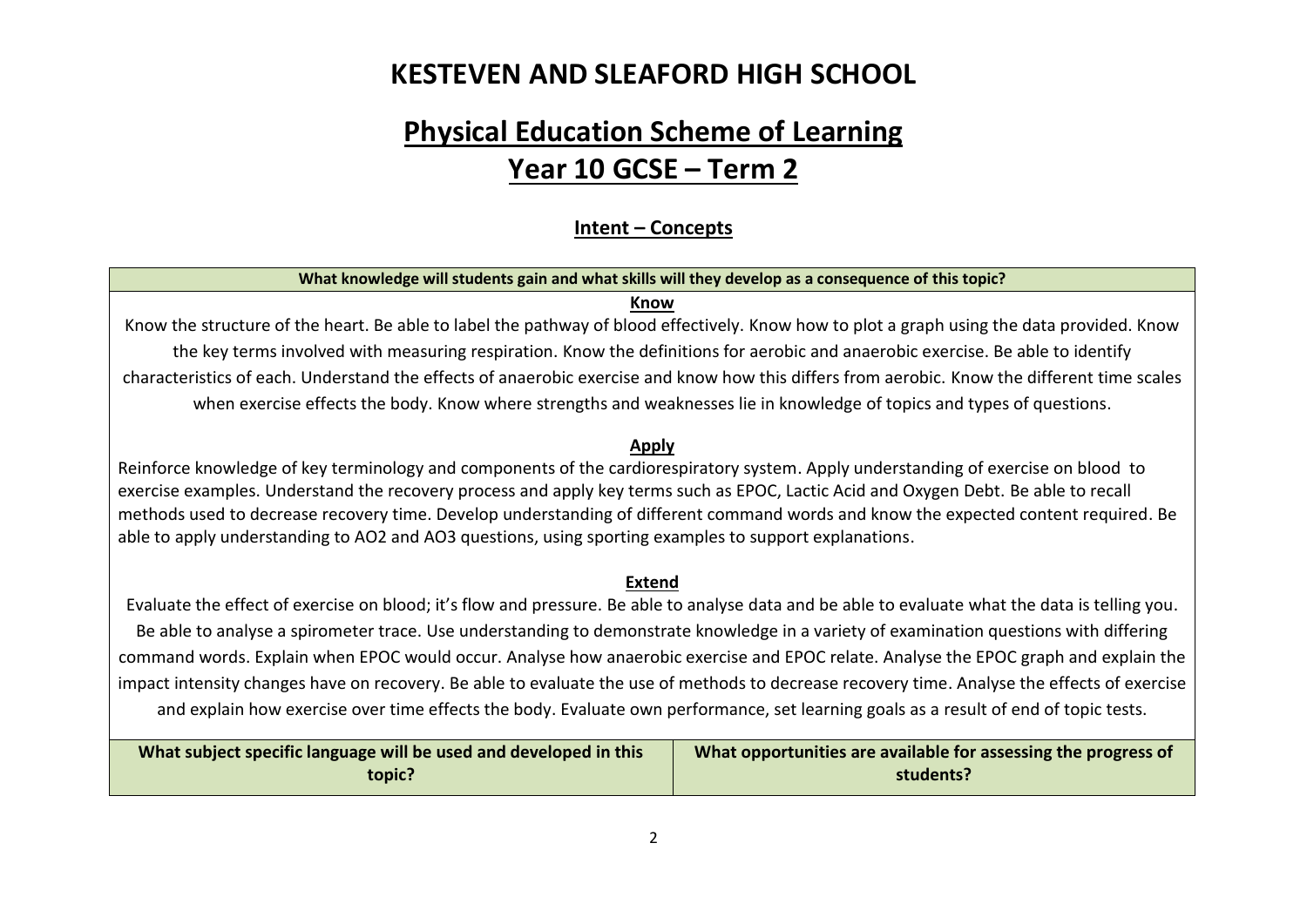| • Be as specific as possible here. What will be assessed.? |
|------------------------------------------------------------|
|                                                            |
|                                                            |
|                                                            |
|                                                            |
|                                                            |
|                                                            |
|                                                            |
|                                                            |
|                                                            |
|                                                            |
|                                                            |
|                                                            |
|                                                            |
|                                                            |
|                                                            |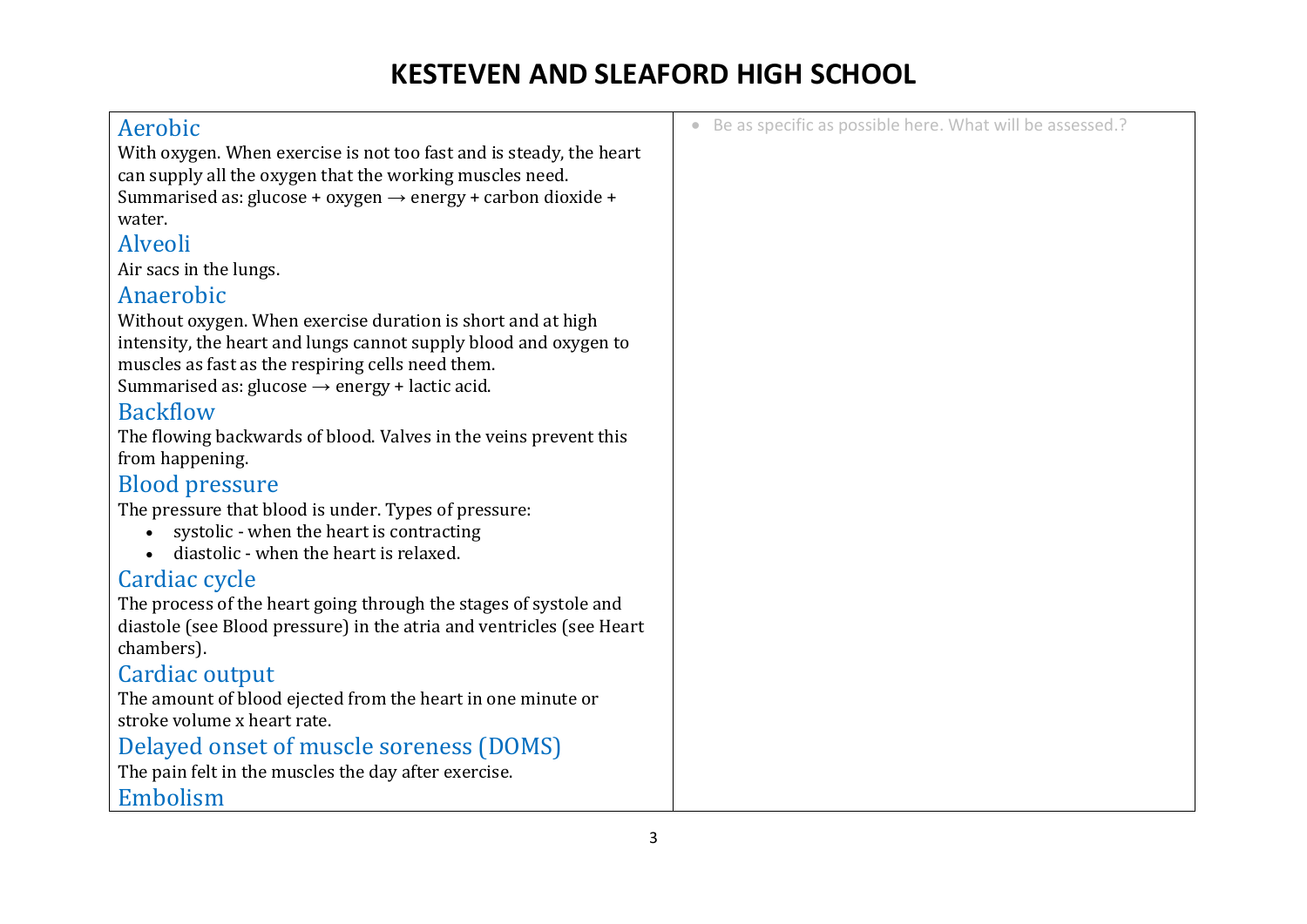| Blockage of a blood vessel.                                            |  |
|------------------------------------------------------------------------|--|
| Excess post-exercise oxygen consumption (EPOC)                         |  |
| Sometimes referred to as oxygen debt (now an outdated term),           |  |
| EPOC refers to the amount of oxygen needed to recover after            |  |
| exercise. EPOC enables lactic acid to be converted to glucose, carbon  |  |
| dioxide and water (using oxygen). It explains why we continue to       |  |
| breathe deeply and quickly after exercise.                             |  |
| <b>Expire</b>                                                          |  |
| Breathe out.                                                           |  |
| Fatigue                                                                |  |
| Either physical or mental, fatigue is a feeling of extreme or severe   |  |
| tiredness due to a build-up of lactic acid or working for long periods |  |
| of time.                                                               |  |
| Haemoglobin                                                            |  |
| The substance in the red blood cells which transports oxygen (as       |  |
| oxyhaemoglobin) and carbon dioxide.                                    |  |
| <b>Heart attack</b>                                                    |  |
| It occurs when the flow of oxygen-rich blood to a section of heart     |  |
| muscle suddenly becomes blocked.                                       |  |
| <b>Heart chambers</b>                                                  |  |
| They include the right and left atria and ventricles.                  |  |
| Heart rate                                                             |  |
| The number of times the heart beats (usually measured per minute).     |  |
| <b>Hypertension</b>                                                    |  |
| High blood pressure in the arteries.                                   |  |
| <b>Hypertrophy</b>                                                     |  |
| The enlargement of an organ or tissue from the increase in the size    |  |
| of its cells.                                                          |  |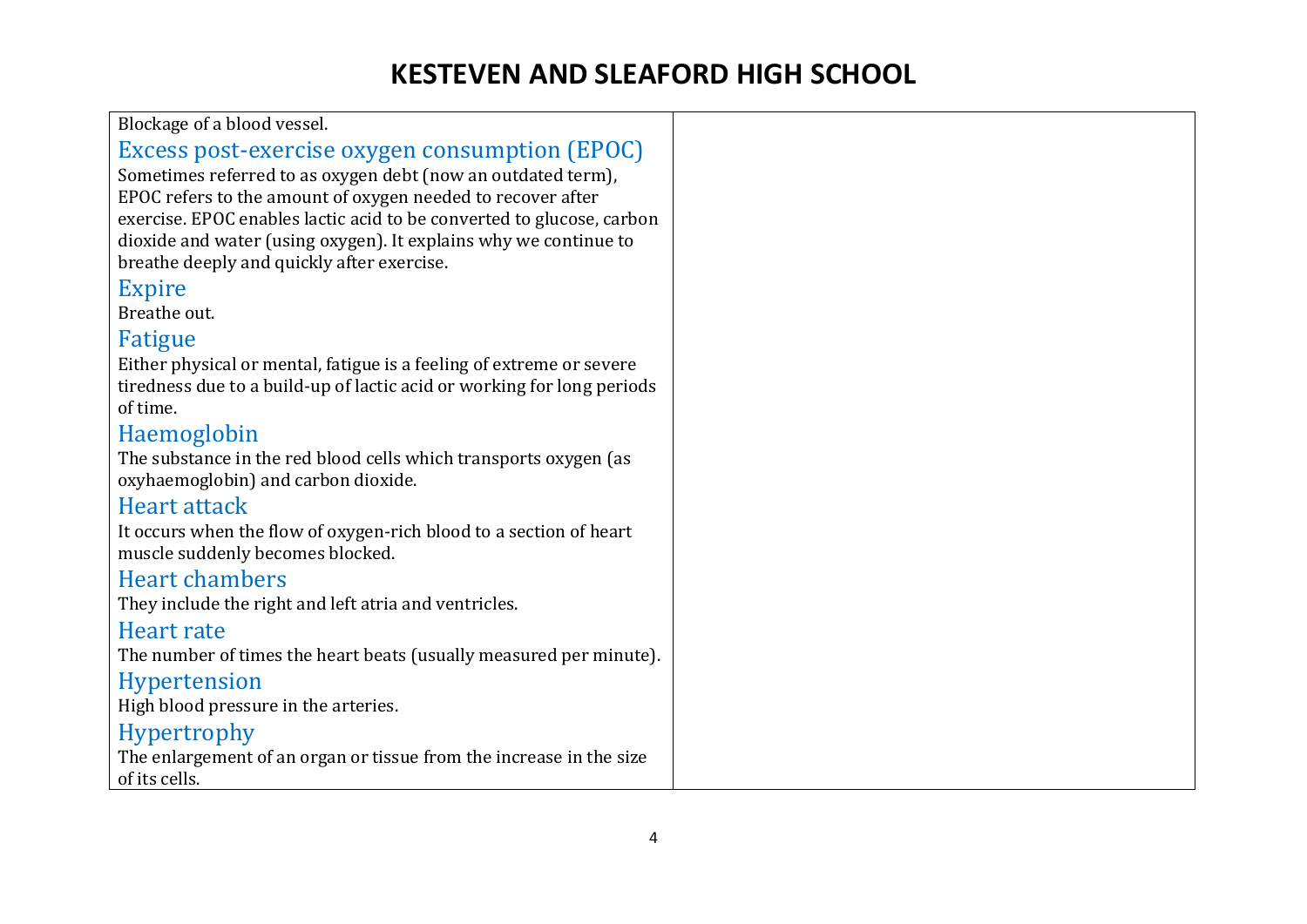### Inspire

Breathe in.

#### Maximal heart rate

Calculated by: 220-age

#### **Oualitative**

More of a subjective than an objective appraisal. Involving opinions relating to the quality of a performance rather than the quantity (eg score, placing, number).

### **Ouantitative**

A measurement which can be quantified as a number, eg time in seconds or goals scored. There is no opinion expressed (qualitative). It is a fact.

#### Recovery

Time required to repair the damage to the body caused by training or competition.

### Residual volume

Volume of air left in the lungs after maximal expiration.

#### Spirometer trace

A measure of lung volumes, which includes:

- tidal volume volume of air inspired or expired/exchanged per breath
- inspiratory reserve volume the amount of air that could be breathed in after tidal volume
- expiratory reserve volume the amount of air that could be breathed out after tidal volume
- residual volume the amount of air left in the lungs after maximal expiration.

Stroke volume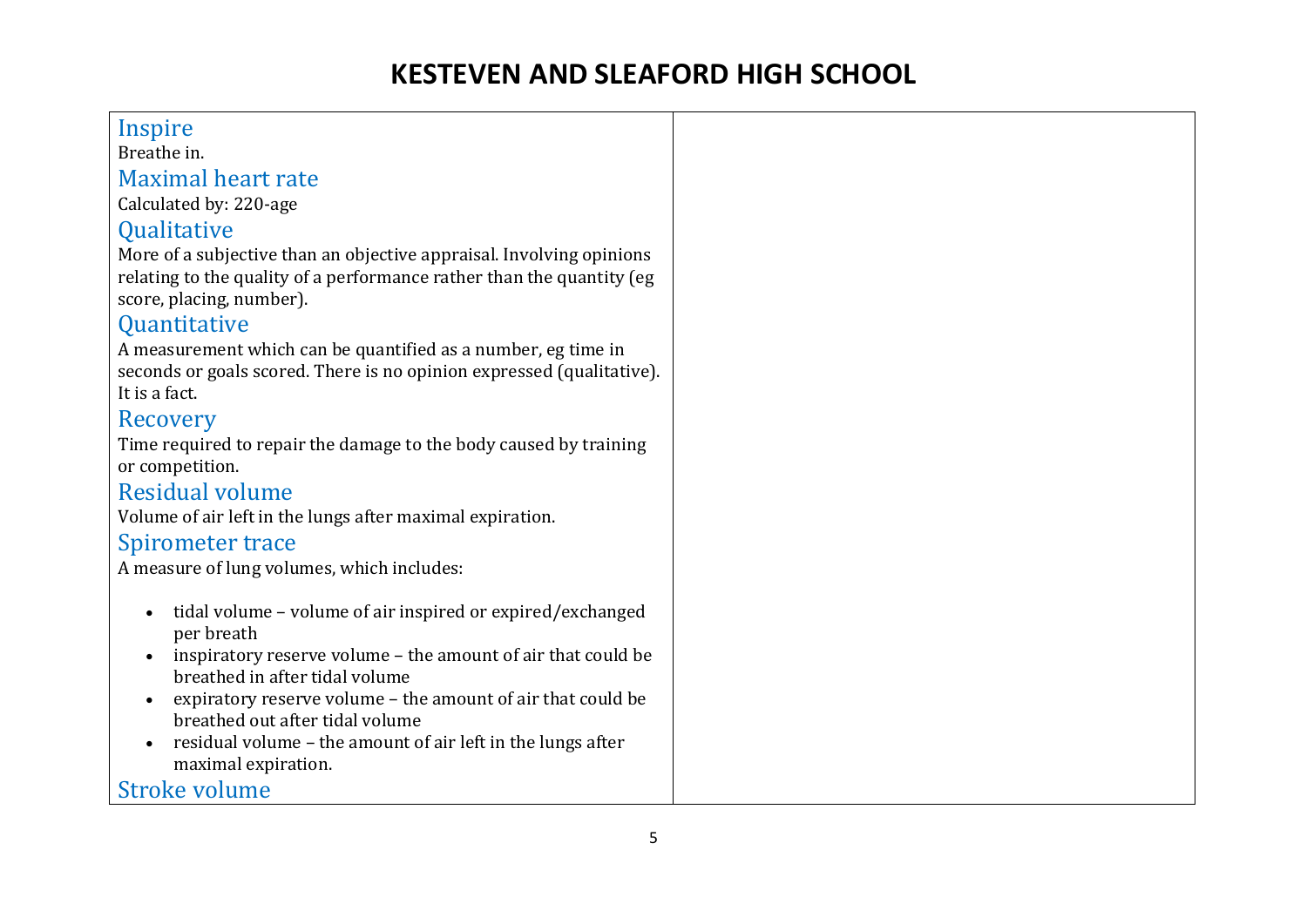| The volume of blood pumped out of the heart by each ventricle        |  |
|----------------------------------------------------------------------|--|
| during one contraction.                                              |  |
| Target zone                                                          |  |
| The range within which athletes need to work for aerobic training to |  |
| take place (60-80% of maximum heart rate).                           |  |
| <b>Training thresholds</b>                                           |  |
| The actual boundaries of the target zone.                            |  |
| <b>Viscosity</b>                                                     |  |
| Thickening of the blood.                                             |  |
|                                                                      |  |

### **Intent – Concepts**

| Lesson title                                                   | <b>Learning challenge</b>                                                                 | <b>Higher level challenge</b>                                                                                                | <b>Suggested activities and resources</b>                      |
|----------------------------------------------------------------|-------------------------------------------------------------------------------------------|------------------------------------------------------------------------------------------------------------------------------|----------------------------------------------------------------|
| Cardiac cycle, volumes and<br>mechanics physiology             | Know the structure of the<br>heart. Be able to label the<br>pathway of blood effectively. | Evaluate the effect of exercise<br>on blood; it's flow and<br>pressure. Apply this<br>understanding to exercise<br>examples. | T:\KSHS\Departments\Curriculum\PE\AQA<br>GCSE course from 2016 |
| <b>Cardiac cycle and volumes</b><br>(data)                     | Know how to plot a graph<br>using the data provided                                       | Be able to analyse the data.<br>Be able to evaluate what the<br>data is telling you                                          | T:\KSHS\Departments\Curriculum\PE\AQA<br>GCSE course from 2016 |
| <b>Mechanics of breathing &amp;</b><br>Spirometer trace (data) | Know the key terms involved<br>with measuring respiration                                 | Be able to analyse a<br>spirometer trace. Be able to                                                                         | T:\KSHS\Departments\Curriculum\PE\AQA<br>GCSE course from 2016 |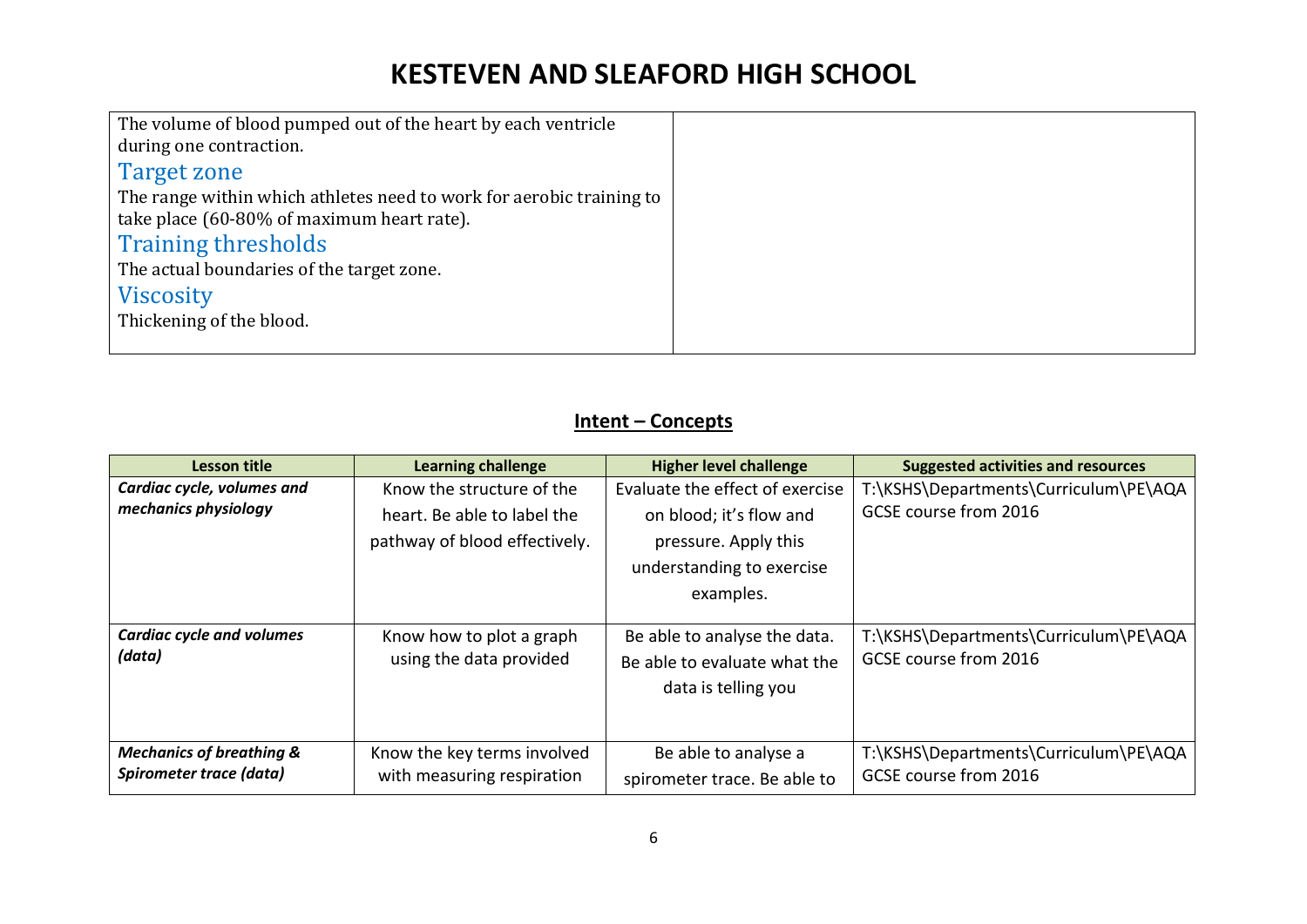|                                                            |                                                                                                                | evaluate what the data is                                                                                                 |                                                                |
|------------------------------------------------------------|----------------------------------------------------------------------------------------------------------------|---------------------------------------------------------------------------------------------------------------------------|----------------------------------------------------------------|
|                                                            |                                                                                                                | telling you                                                                                                               |                                                                |
|                                                            |                                                                                                                |                                                                                                                           |                                                                |
| <b>Reinforcement of knowledge</b><br>and application       | Reinforce knowledge of key<br>terminology and components                                                       | Be able to apply<br>understanding to AO2 and                                                                              | T:\KSHS\Departments\Curriculum\PE\AQA<br>GCSE course from 2016 |
|                                                            | of the cardiorespiratory<br>system                                                                             | AO3 questions, using sporting<br>examples to support<br>explanations                                                      |                                                                |
| <b>EOTT</b>                                                | Develop understanding of<br>different command words and<br>know the expected content<br>required               | Use understanding to<br>demonstrate knowledge in a<br>variety of examination<br>questions with differing<br>command words | T:\KSHS\Departments\Curriculum\PE\AQA<br>GCSE course from 2016 |
| <b>Aerobic/Anaerobic Terms</b>                             | Know the definitions for<br>aerobic and anaerobic<br>exercise. Be able to identify<br>characteristics of each. | Explain when EPOC would<br>occur.                                                                                         | T:\KSHS\Departments\Curriculum\PE\AQA<br>GCSE course from 2016 |
| <b>Practical examples of</b><br>Aerobic/Anaerobic exercise | Understand the effects of<br>anaerobic exercise and know<br>how this differs from aerobic.                     | Analyse how anaerobic<br>exercise and EPOC relate.                                                                        | T:\KSHS\Departments\Curriculum\PE\AQA<br>GCSE course from 2016 |
| <b>EPOC</b> (data)                                         | Understand the recovery<br>process and apply key terms<br>such as EPOC, Lactic Acid and<br>Oxygen Debt         | Analyse the EPOC graph and<br>explain the impact intensity<br>changes have on recovery                                    | T:\KSHS\Departments\Curriculum\PE\AQA<br>GCSE course from 2016 |